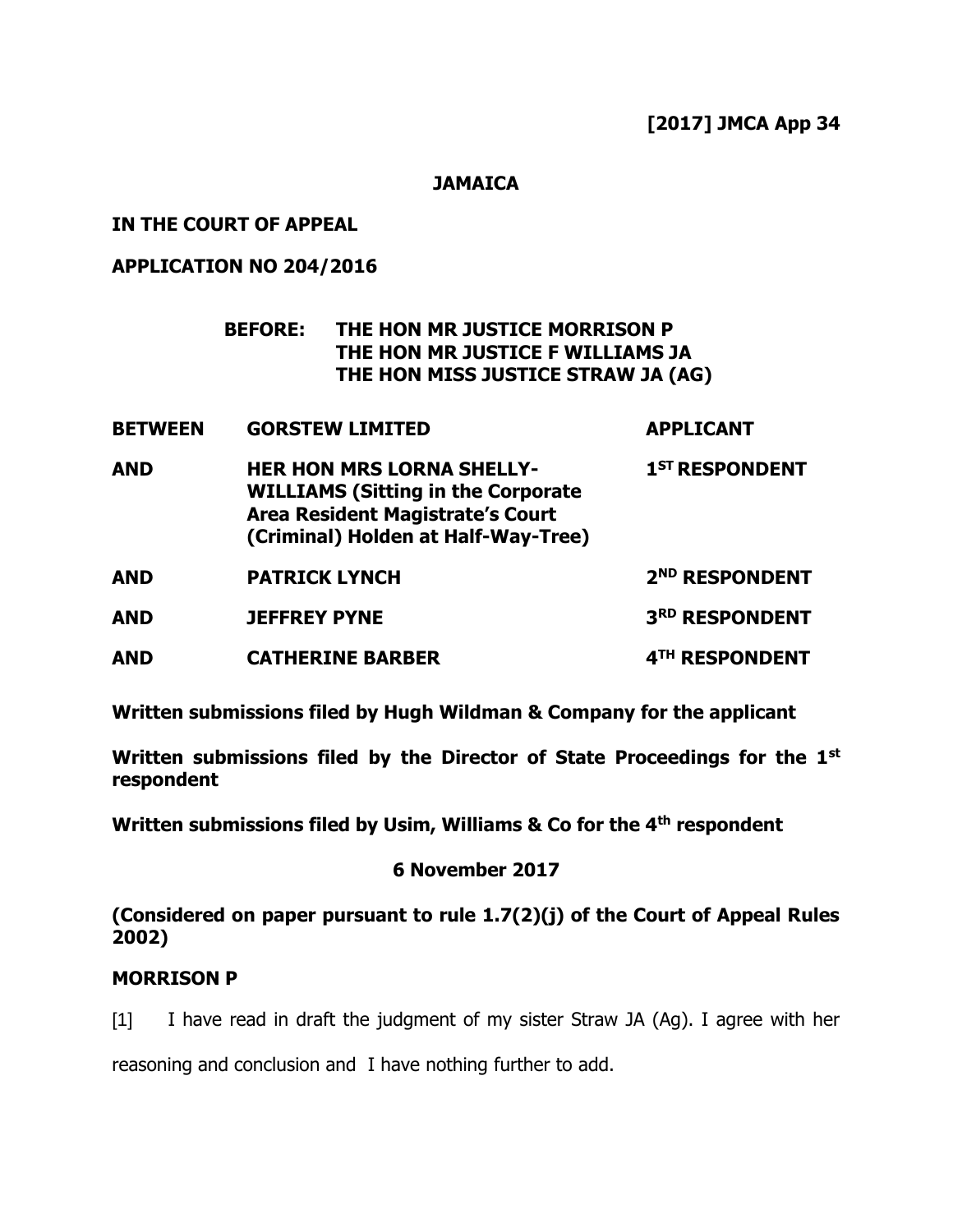#### **F WILLIAMS JA**

[2] I too have read the judgment of Straw JA (Ag) and agree with her reasoning and conclusion.

## **STRAW JA (AG)**

[3] At the hearing of the application for leave to appeal against the decision of the Full Court in this matter, this court refused Gorstew Limited's (the applicant's) application for leave to apply for judicial review. The applicant was however granted leave to appeal against the Full Court's decision that it should bear the respondents' costs of the renewed application for leave to apply for judicial review. The ground of appeal as argued by Mr Douglas Leys QC was simply that the applicant was not granted any opportunity to be heard before the Full Court made the order for costs. Such an opportunity ought to have been given in light of the decision of the Privy Council in **Sans Souci Ltd v VRL Services Ltd** [2012] UKPC 6 (an appeal from this court) and so this court made the following consequential orders at paragraph [51] of its reasons for judgment (cited at [2017] JMCA App 9):

> "In order that the appeal on costs can be dealt with as efficiently and cost effectively as possible, I would order that: (i) the applicant is to file and serve its grounds of appeal against the Full Court's award of costs, together with skeleton arguments in support of the grounds of appeal, within 21 days of the date of this order; (ii) within a further 21 days of the service on them of the applicant's grounds of appeal and skeleton arguments, the respondents are to file and serve skeleton arguments in response to the appeal; and (iii) within 28 days of the filing of the last of the respondents' skeleton arguments, the court will issue its decision on the appeal in writing."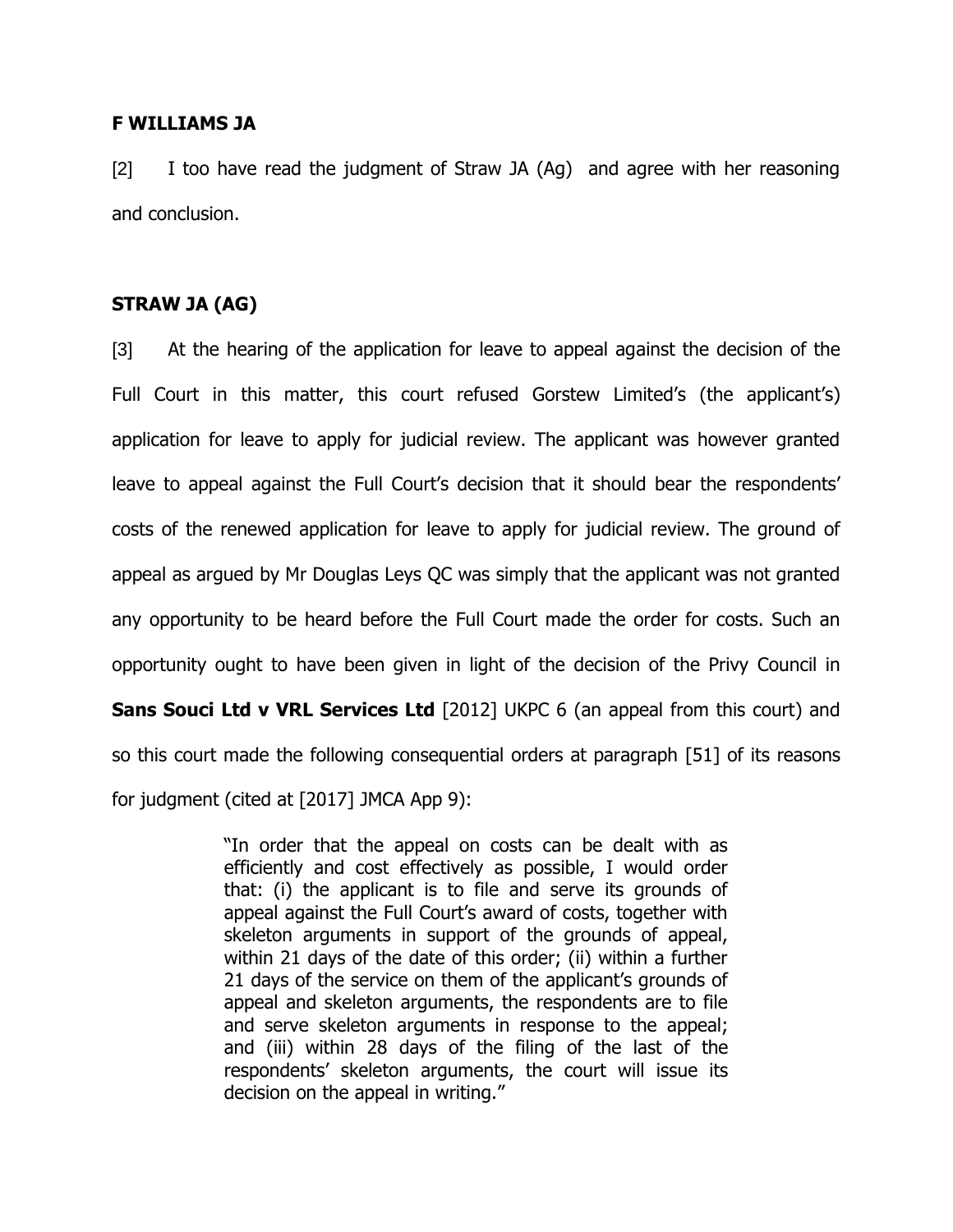[4] The applicant, the  $1<sup>st</sup>$  and  $4<sup>th</sup>$  respondents have filed relevant submissions, however to date, no submissions have been received on behalf of the 2<sup>nd</sup> and 3<sup>rd</sup> respondents.

#### **Applicant's submissions**

[5] In the written submissions filed on the applicant's behalf, it was argued that the Full Court erred by making an award for costs to the respondents without affording a prior hearing to the applicant to be heard on the matter. It was also submitted that the applicant was unable to make submissions as it would not have been aware, before the judgment was handed down, that its application would have been dismissed. The applicant also contended that the order of the Full Court in relation to costs was final, and it had no opportunity to convene the Full Court to reverse its order as to costs between delivery of judgment and the perfection of the order. In support of this submission, the applicant placed reliance on **Sans Souci**, where Lord Sumption at paragraph [22] said:

> "It is the duty of a court to afford a litigant a reasonable opportunity to be heard on any relevant matter, including costs, on which he wishes to be heard. The Court of Appeal included an order for costs in their Judgment of 12 December 2008 without hearing either party upon it. The Practice Direction in Jamaica assumes that submissions on costs, if any, will be made before the court rises after giving Judgment, a course which it would have been impossible for the Manager's representatives to follow in this case because they had had no advance notice of the contents of the judgment and only one day's notice of the fact that it was to be delivered. This procedure may nevertheless be perfectly acceptable, provided that the order included in the Judgment is provisional, and that parties are given a reasonable opportunity to address the court on costs later."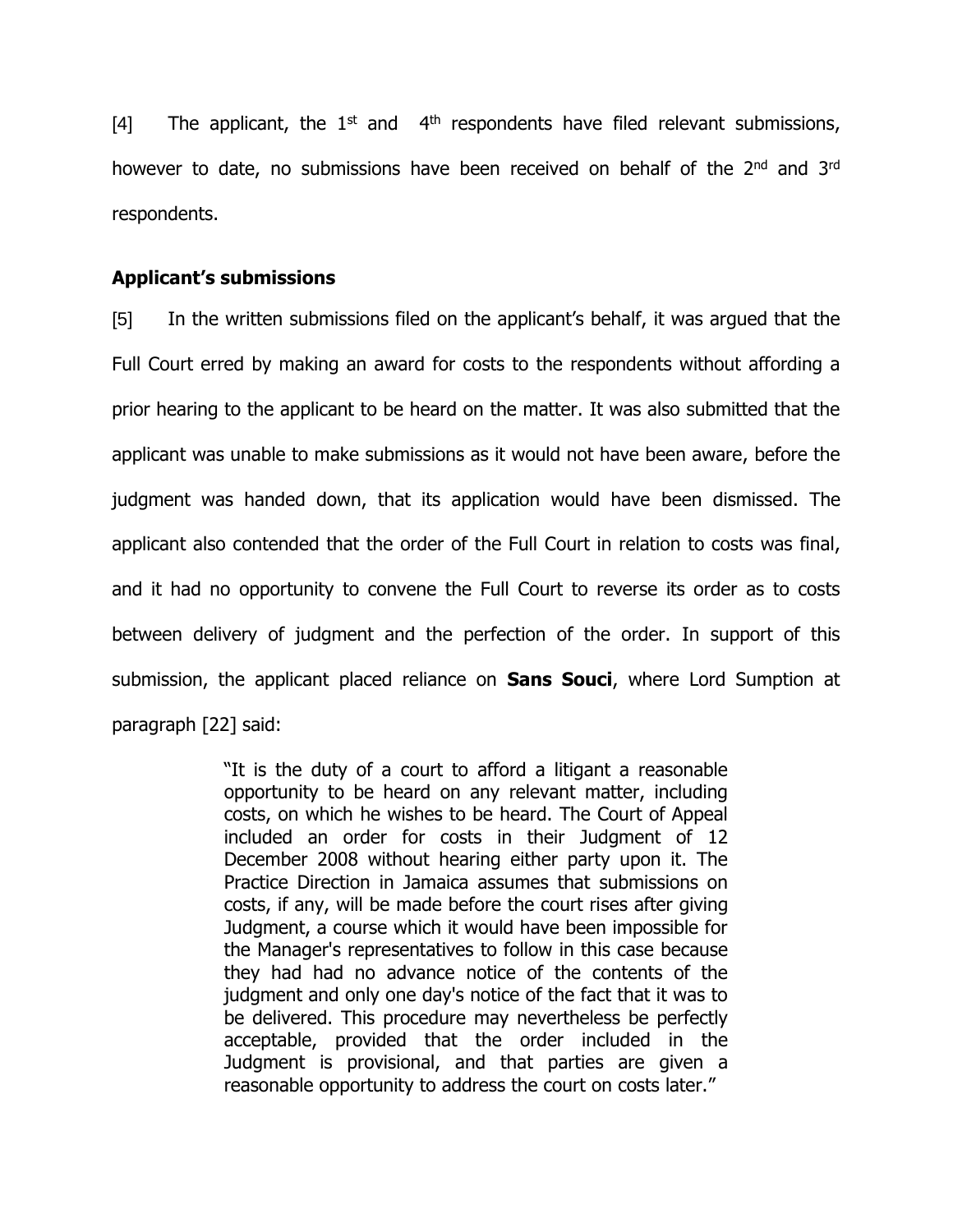The applicant therefore urged this court to ought to set aside the award of costs to the respondents made by the Full Court.

# **Submissions of the 1st respondent**

[6] In brief written submissions on behalf of Her Honour Mrs Lorna Shelly Williams, (the  $1<sup>st</sup>$  respondent), it was argued that the applicant would have been alerted to the difficulties inherent in the application when the application for leave to apply for judicial review, which was heard by Lawrence-Beswick J, first arose. Counsel referred to paragraphs [69] and [70] of that judgment (cited at [2015] JMSC Civ 71) where Lawrence-Beswick J rehearsed several questions related to these difficulties:

> "[69] ...If the verdict of Not Guilty is quashed, does the prosecution start afresh? Who would initiate such a fresh start? The DPP is not a party to these proceedings. There has been no complaint filed in these proceedings by the DPP. Is the DPP to be directed to prosecute afresh? No one is empowered to direct the DPP to prosecute, without more. If the DPP does prosecute afresh, does the idea of *autrefois* acquit avail the  $2^{nd}$ ,  $3^{rd}$  and  $4^{th}$  Respondents?

> [70] These concerns exemplify the futility of judicially reviewing the decision. The  $2^{nd}$ ,  $3^{rd}$  and  $4^{th}$  respondents could not be tried again at the instance of the complainant. A complainant is not at liberty to seek to cause the prosecution of a person twice for the same offence. A judicial review would be a waste of time."

[7] It was further contended that the applicant had taken the matter to the Full Court which thereby forced the respondents to incur costs in a matter that has been described as 'hopeless'. Counsel for the  $1<sup>st</sup>$  respondent also adopted and relied on the skeleton arguments filed by of counsel on behalf of the 4<sup>th</sup> respondent in relation to this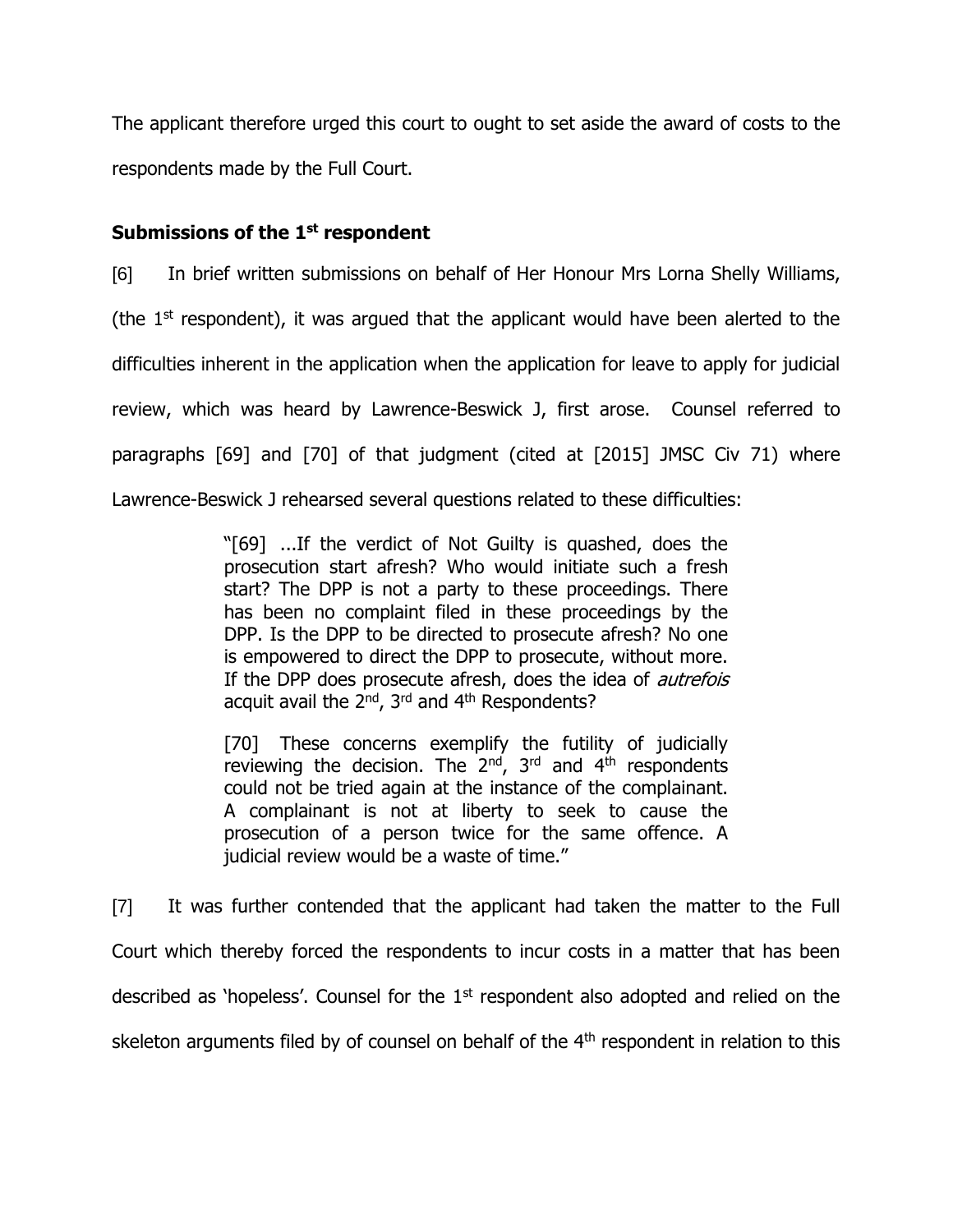issue, and urged this court to enforce the order for costs made below pursuant to rule 2.15(b)(f) of the Court of Appeal Rules 2002 (CAR).

## **Submissions of the 4th respondent**

[8] In skeleton arguments filed on behalf of Catherine Barber (the  $4<sup>th</sup>$  respondent), counsel submitted that this court should either affirm the order for costs made by the court below (rule 2.15(b)(a) of CAR), or make such an order for costs in the proceedings in the court below pursuant to rule 2.15(f) of CAR. While counsel admitted that the Full Court did not hear the parties on the question of costs, they noted Sykes J's decision in **Danville Walker v The Contractor General** [2013] JMFC Full 1(A) where he stated that there are unique characteristics of judicial review proceedings that can limit the award of costs (at paragraph [14]). Nonetheless, it was submitted that there are exceptional circumstances which would persuade this court to grant costs at the leave stage of judicial review hearings and that these circumstances, which are set out in the case of **Mount Cook Land Ltd and Another (R) v Westminister City Council** [2003] EWCA Civ 1346 (and adopted by the Full Court in **Danville Walker** at paragraph [18]) as follows:

> "5) Exceptional circumstances may consist in the presence of one or more of the features in the following non-exhaustive list:

- a) the hopelessness of the claim;
- b) the persistence in it by the claimant after having been alerted to facts and/or of the law demonstrating its hopelessness;
- c) the extent to which the court considers that the claimant, in the pursuit of his application,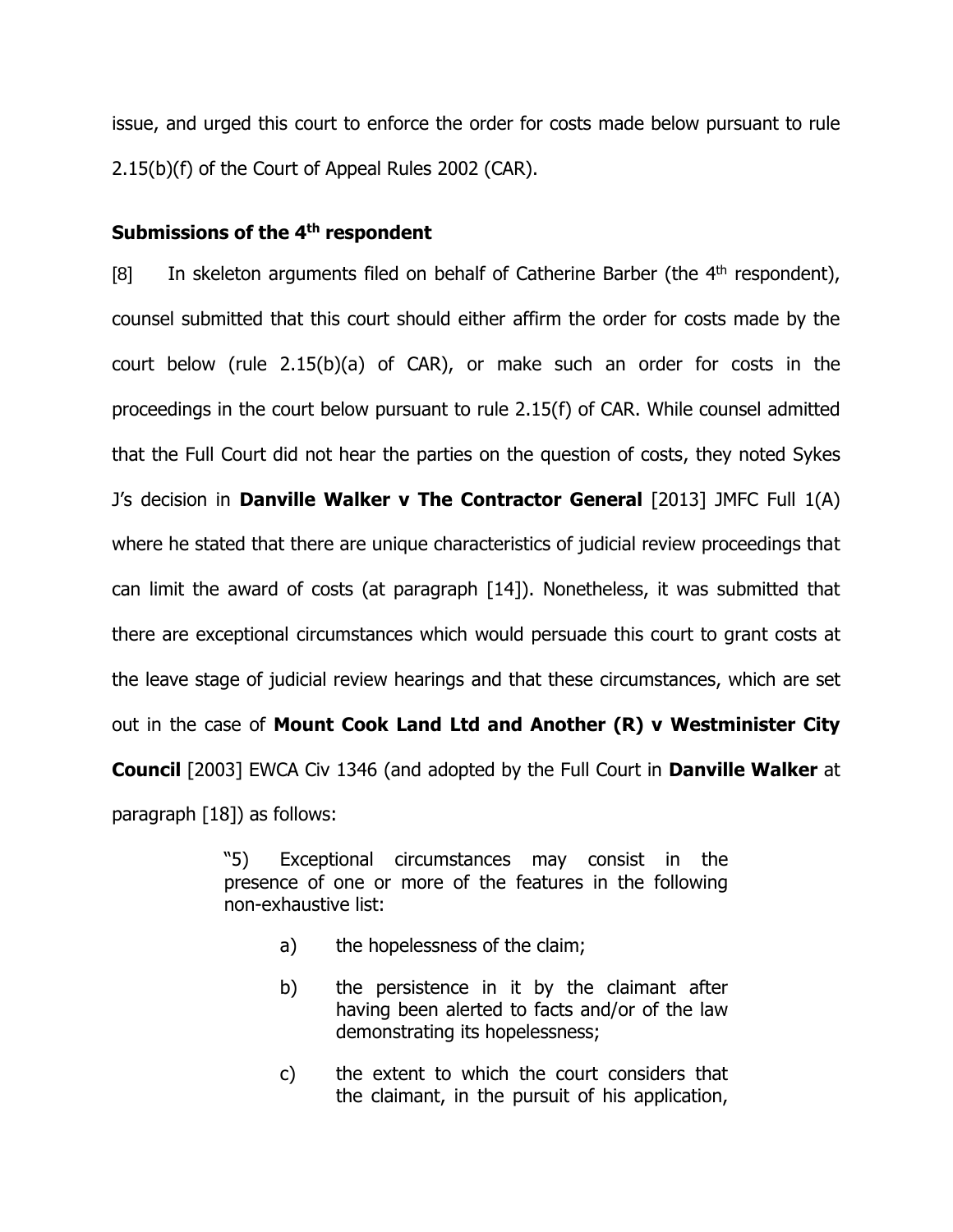has sought to abuse the process of judicial review for collateral ends - a relevant consideration as to costs at the permission stage, as well as when considering discretionary refusal of relief at the stage of substantive hearing, if there is one; and

d) whether, as a result of the deployment of full argument and documentary evidence by both sides at the hearing of a contested application, the unsuccessful claimant has had, in effect, the advantage of an early substantive hearing of the claim." (Item 5, paragraph 76)

[9] It was further submitted that the order for costs made below should be affirmed for the following reasons:

- 1. Under Part 64 of the Civil Procedure Rules 2002 (CPR), the general rule is that the court has the power to order the unsuccessful party to pay the costs of the successful party unless there is some rule or policy that restricts, modifies or excludes its operation.
- 2. The instant case falls squarely within the ambit of exceptional circumstances as described in **Mount Cooke**.
- 3. The Full Court found that the applicant's renewed application for leave, after having been refused by Lawrence-Beswick J following a full ventilation of the issues, was highly unreasonable, frivolous and vexatious, and against the weight of authority, was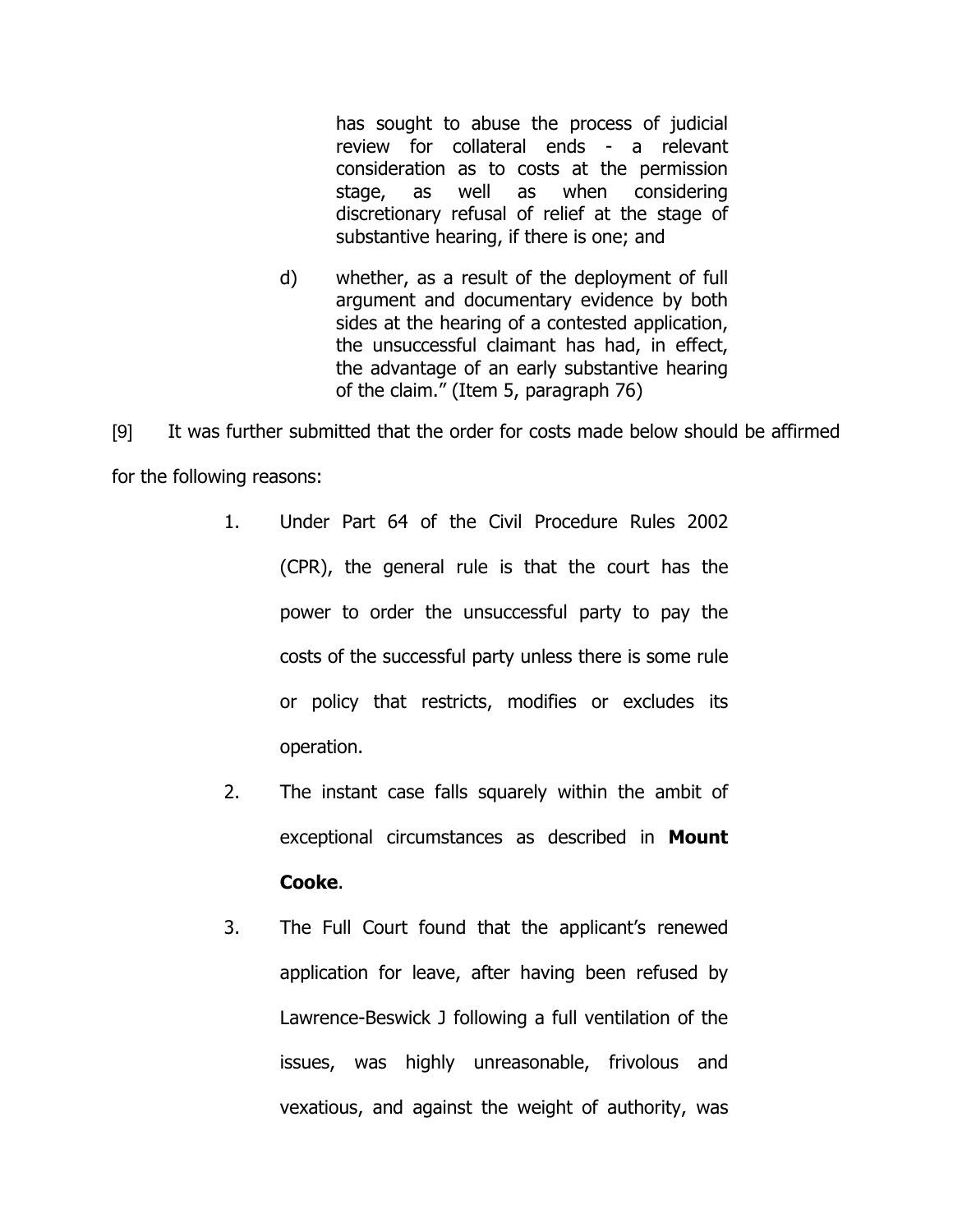bound to fail; that the legal hurdles facing the applicant, particularly on the issue of *autrefois* were insurmountable. (See paragraphs [44]-[46] and [117] of the Full Court's judgment).

- 4. The applicant has failed to make any submissions whatsoever in relation to the question of costs before this court.
- 5. The  $4<sup>th</sup>$  respondent was subjected to expense when she was forced to retain counsel to respond to the application, file written submissions, and attend the hearing before the Full Court over two days.

#### **Analysis**

[10] In the written submissions, the applicant had only sought to challenge the Full Court's decision to award costs because they were not allowed an opportunity to be heard. Both the  $1<sup>st</sup>$  and  $4<sup>th</sup>$  respondents have asked that this court enforce the cost order made below.

[11] It is clear that the Full Court had the discretion to award costs against the applicant, whether by virtue of part 64 of the CPR, as relied on by counsel for the respondents, or by virtue of part 56 of the CPR which was relied on by the Full Court. The emphasis in both is different. Part 56 of the CPR deals with an application for administrative orders. Rules 56.15(4) and (5) of the CPR reads as follows: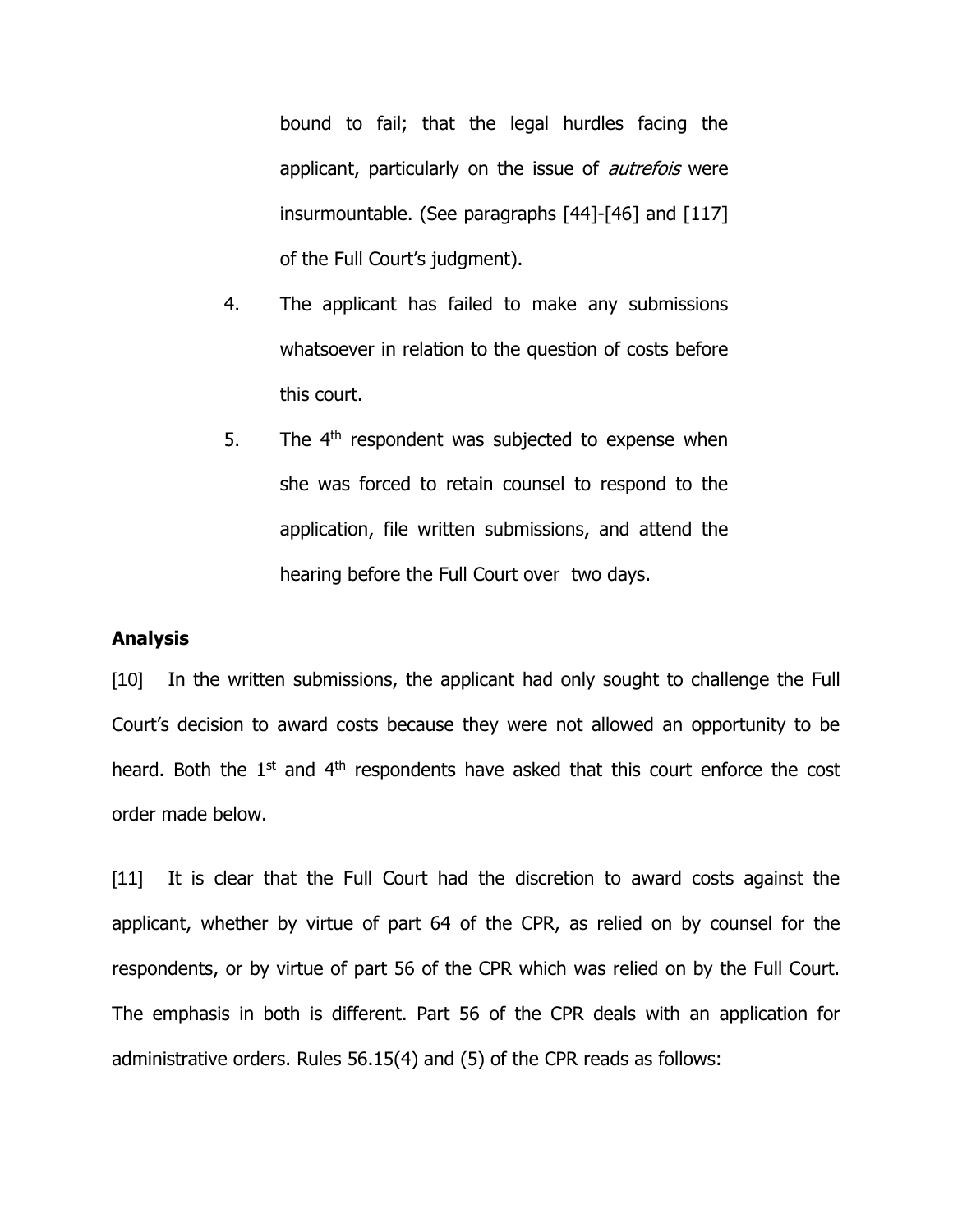- "(4) The court may, however, make such orders as to costs as appear to the court to be just including a wasted costs order.
- (5) The general rule is that no order for costs may be made against an applicant for an administrative order unless the court considers that the applicant has acted unreasonably in making the application or in the conduct of the application. (Part 64 deals with the court's general discretion as to the award of costs, rules 64.13 and 64.14 deal with wasted costs orders.)"

Under part 64 of the CPR, the general rule is that the unsuccessful party pays the costs of the successful party. This general rule is also subject to the court's discretion to order otherwise. In particular, rule 64.6(3) of the CPR directs the court to have regard to all the circumstances in deciding who should be liable to pay costs. Rule 64.6(4) of the CPR sets out particular factors to be considered under the gambit of rule 64(3).

[12] The Full Court followed the decision of the majority in **Danville Walker** in granting costs against the applicant at a renewed application for leave to proceed to judicial review. In dissenting, Sykes J stated that part 64 of the CPR would be the proper section under which to award costs since part 56 of the CPR only spoke specifically to costs in the context of a full hearing after leave for judicial review had been granted and the claim had been heard. However, both the majority and dissenting judgment relied on exceptional circumstances identified by Auld LJ in **Mount Cook**.

[13] **Mount Cook** and **Danville Walker** were also considered and relied on by the Full Court in this matter in the hearing below (cited at [2016] JMSC Full 8, paragraphs [36]- [42]). At paragraphs [40]-[42], Thompson-James J stated that: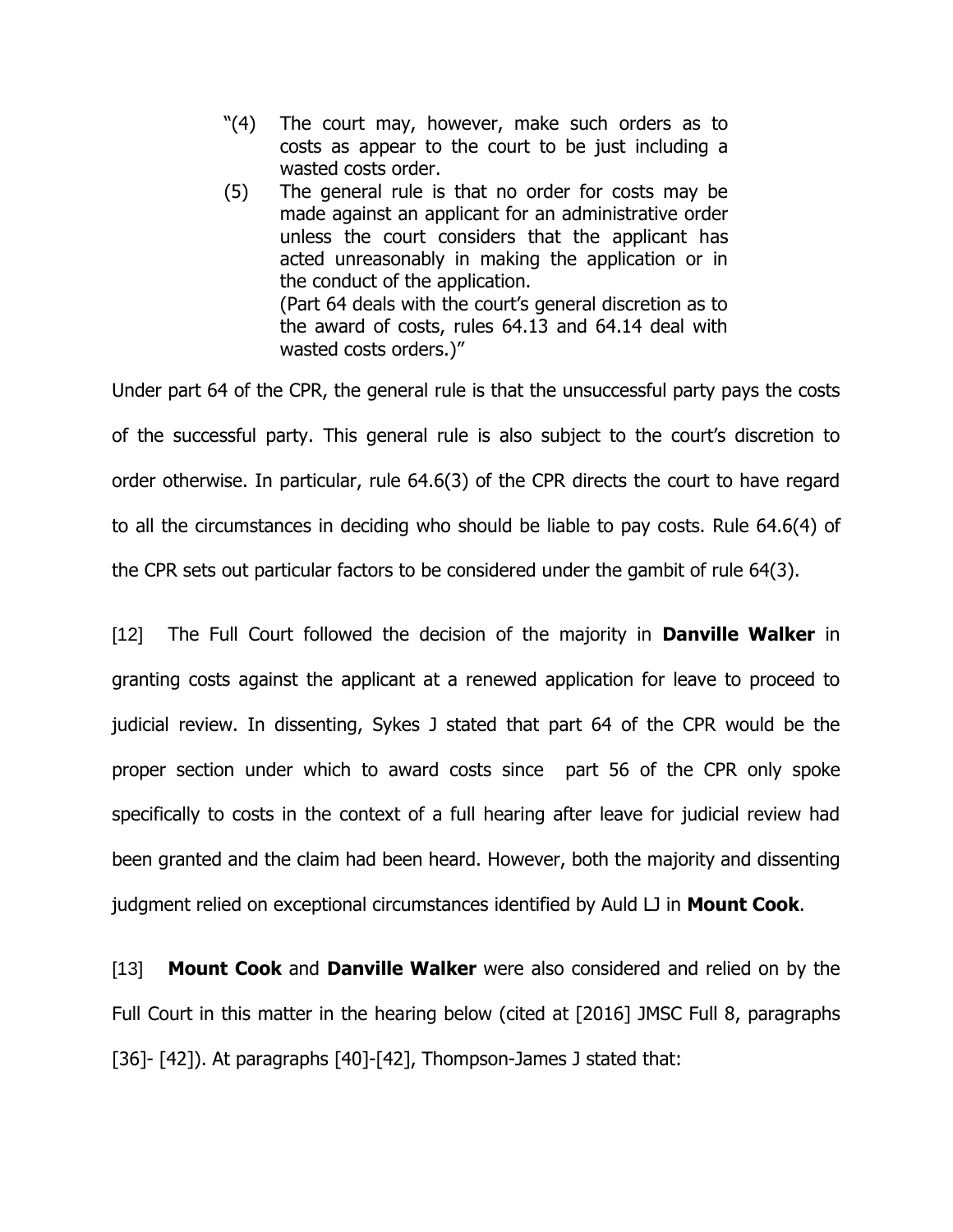- "[40] All judges however unanimously agreed that the formulation by Auld J in **Mount Cook** [2014] 2 Costs LR 211 as to what would amount to exceptional circumstances could be considered as helpful in determining what may be unreasonable conduct of an applicant [para. 33]…
- [41] In **Danville Walker**, the court consequently decided that costs were to be granted to the respondent on a limited basis, owing to the unreasonable conduct of the applicant, in seeking to renew its application for leave, since the application was hopeless and bound to fail, and that the applicant persisted with the renewal in spite of this [para. 29].
- [42] Based on the foregoing, and the reasoning set out in **Danville Walker**, I see no reason to depart from the finding of the majority of the court, and therefore find that the rules in part 56.15(4)(5) are applicable to the case at bar. I also bear in mind that though the circumstances set out by Auld J in **Mount Cook** are indeed useful, they are not exhaustive, and what amounts to 'unreasonable conduct' still ultimately rests in the courts discretion, once exercised judicially."
- [14] In relation to the reasons for ordering costs, Thompson-James J stated at

paragraphs [43]-[46] that:

- "[43] The Applicant renewed its application after having been refused leave by Beswick J on December 10, 2014, following a full ventilation of issues in its initial application.
- [44] I agree with Brown Beckford J that the application is vexatious and the applicant's conduct in renewing the application was highly unreasonable, being so against the weight of authority that it was hopeless and bound to fail. The legal hurdles facing the applicant, particularly in respect of the issue of *autre fois* [sic] were insurmountable based on the law in our jurisdiction which is well settled.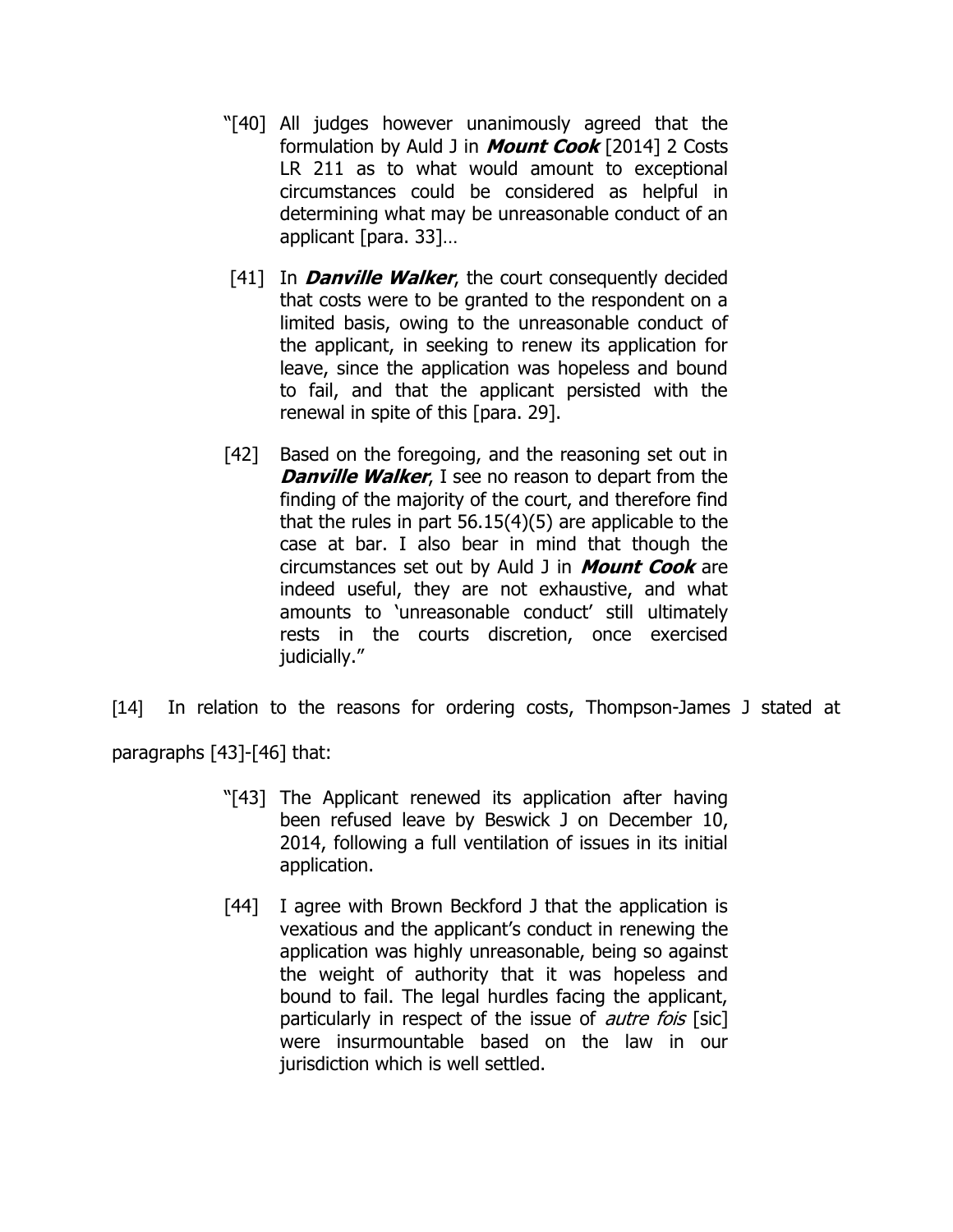- [45] Further, there was absolutely no credible evidence before the court of the allegations levied against the Resident Magistrate. Not only was the applicant alerted to this in its initial application by the submissions of the respondents, but Beswick J, in her written decision of April 2015, gave a lengthy detailed discourse on the law surrounding the issues and the reasons for which the application was bound to fail, reasons with which this court agrees.
- [46] Despite this the Applicant persisted in renewing the application, bringing the four respondents back before the court to expend time, effort and expense to defend the application for a second time.

In the premises, it is only fair that the applicant pays costs."

[15] Brown Beckford J in her reasons for granting the cost order stated at paragraph  $[119]$  that:

> "I find that the application is vexatious for being so against the weight of authority that there could have been no reasonable expectation that it would have succeeded. Pursuant to CPR Rules 56.15 (4) and (5), cost of this application is to the Respondents."

[16] The court notes also that this was a renewed application for leave as the initial application had been heard and refused by Lawrence-Beswick J and as submitted by counsel for the  $4<sup>th</sup>$  respondent, this was after a full ventilation of the issues. The applicant would have been alerted, when the judgment of Lawrence-Beswick J was handed down, of the extreme difficulties inherent in the application as stated in paragraphs [69]-[70] of her judgment (see paragraph [6] herein).